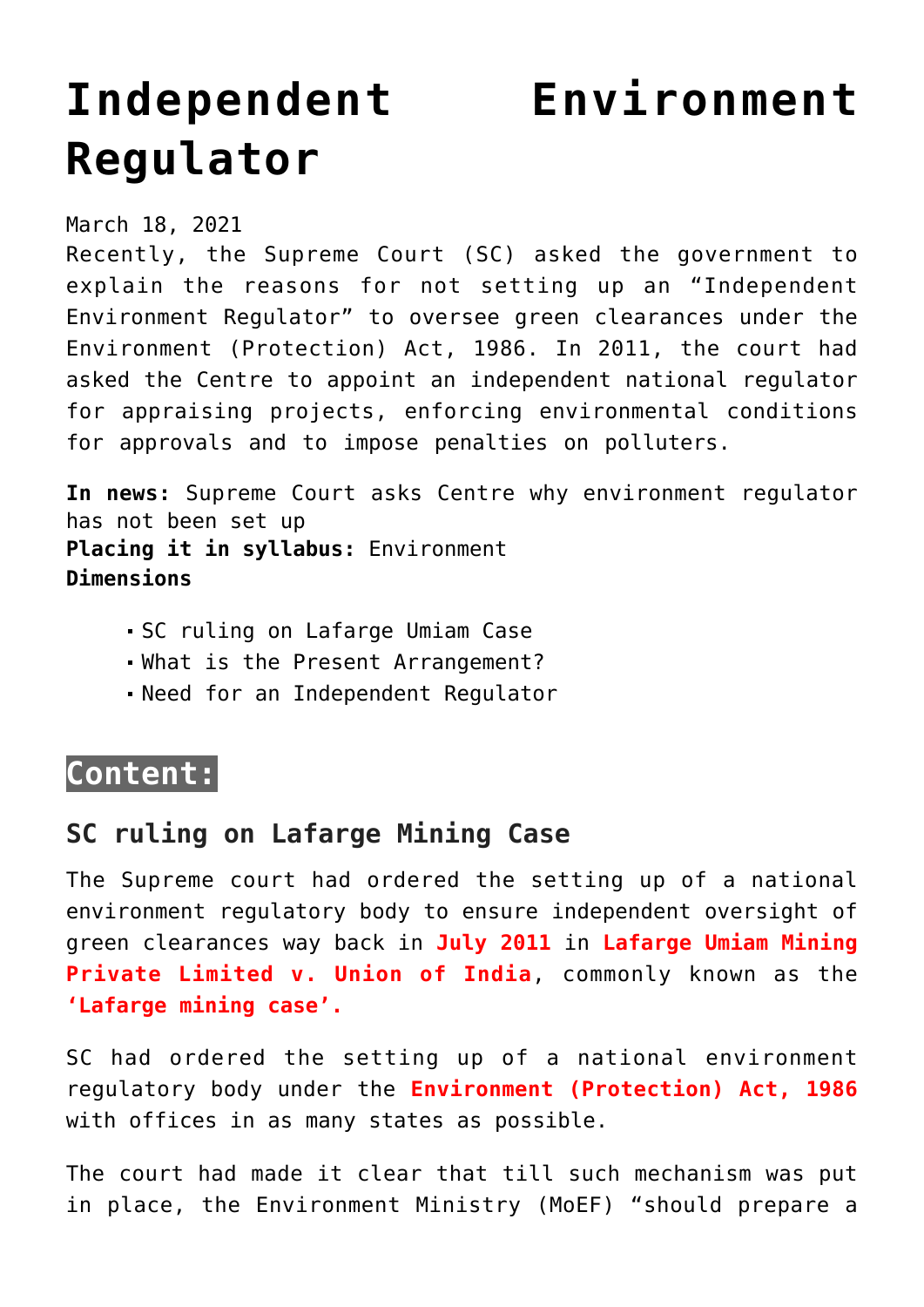panel of accredited institutions from which alone the project proponent should obtain the Rapid Environmental Impact Assessment (EIA) and, that too, on the Terms of Reference to be formulated by the MoEF".

#### **Envisaged Functions of the Regulator :**

- The regulator will carry out independent, objective, and transparent appraisal and approval of projects for environmental clearances.
- It will also monitor the implementation of the conditions laid down in the clearances and impose penalties on polluters.
- While exercising such powers, the regulator will ensure the National Forest Policy, 1988 is duly implemented.

## **What is the Present Arrangement?**

- There are several **Expert Appraisal Committee (EAC**) constituted by the Ministry of Environment. Forests and Climate Change under **EIA Notification 2006.**
- These conduct **Environmental Appraisal** of the projects related to Industry, Mining, Thermal Power, River Valley Hydroelectric Power, Nuclear Power, Infrastructure and Miscellaneous, New Construction and Industrial Estates including Additional Expert Committees for New Construction Projects and Mining Projects.
- The environmental clearance at the national level is overseen by an Expert Appraisal Committee (EAC), which **functions on an ad-hoc basis**, without much regulatory capacity.
- The state-level appraisal committees overseeing the clearance also function without much regulatory support.
- The committees function as per the Environment Impact Assessment (EIA) Notification 2006.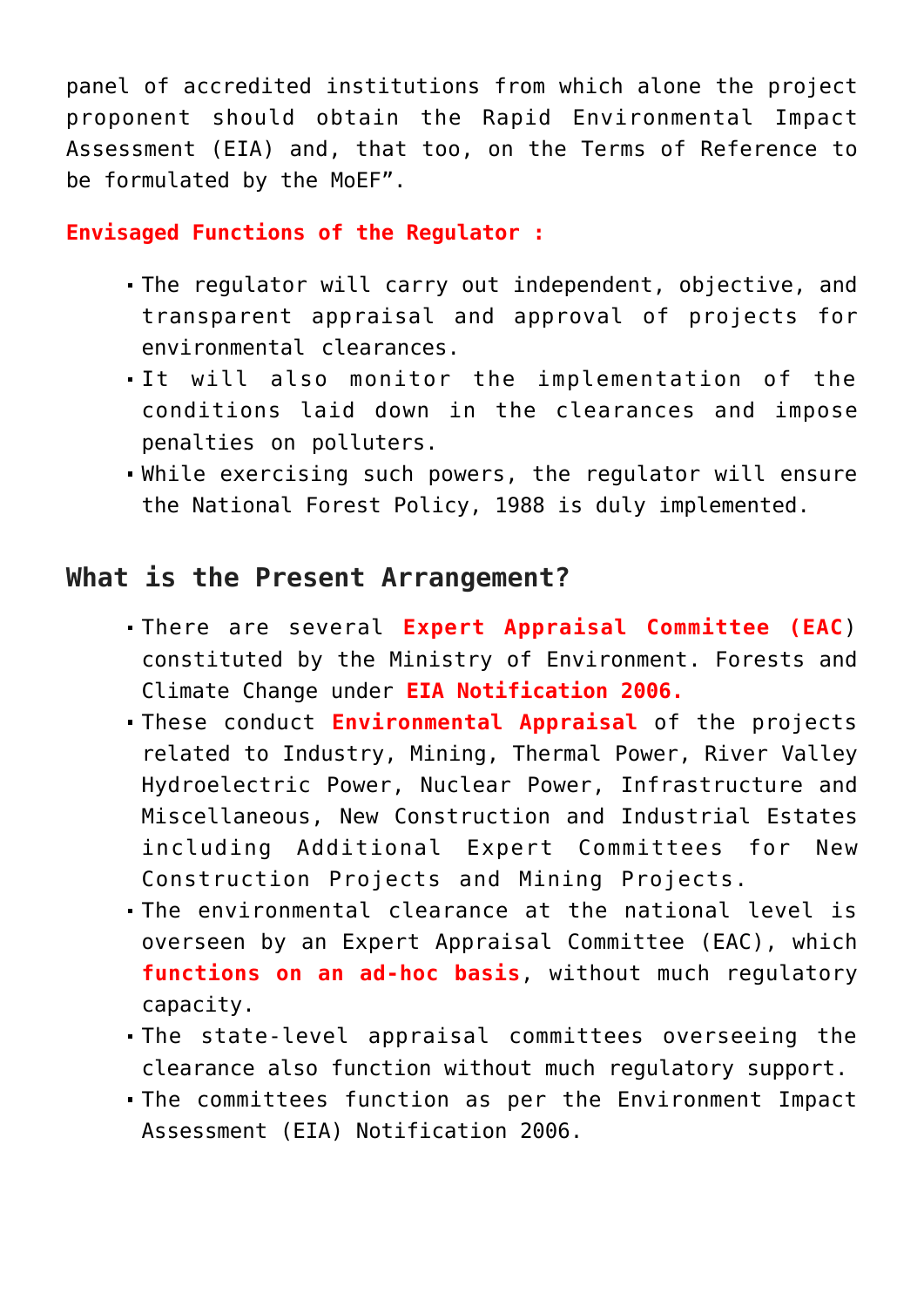## **Need for an Independent Regulator**

- In Lafarge Mining Case order, the court had explained the need for an independent regulatory mechanism, saying the "identification of an area as forest area is solely based on the declaration to be filed by the user agency [project proponent]. The project proponent under the existing dispensation is required to undertake EIA by an expert body/institution".
- The green bench of the Supreme Court has been dealing with forest-related issues for almost two decades.
- The bench has experienced major problems with the way environment and forest clearances are granted.
- It has had to deal with **poor Environment Impact Assessment (EIA) reports** and bad decisions of the Forest Advisory Committee which recommends diversion of forestland for developmental projects.
- It has found conflict of interest in the way an EIA report is prepared and forest area is identified, demarcated and finally diverted for non-forest uses.
- the lack of credibility of the EIA process, leading to reports that are often produced with the help of dubious expertise and manipulated data.
- In most cases, the proponents also ignore the views of communities that would be displaced, and are illequipped to assess the loss of biodiversity and ecosystem services such as clean air, water and farm productivity.

#### **Issues related to Environment Impact Assessment in India:**

## *Lack of Capacity:*

- EAC in India are constituted on ad-hoc basis with little regulatory capacity
- The state-level appraisal committees overseeing the clearance also function without much regulatory support.
- The committees function as per the Environment Impact